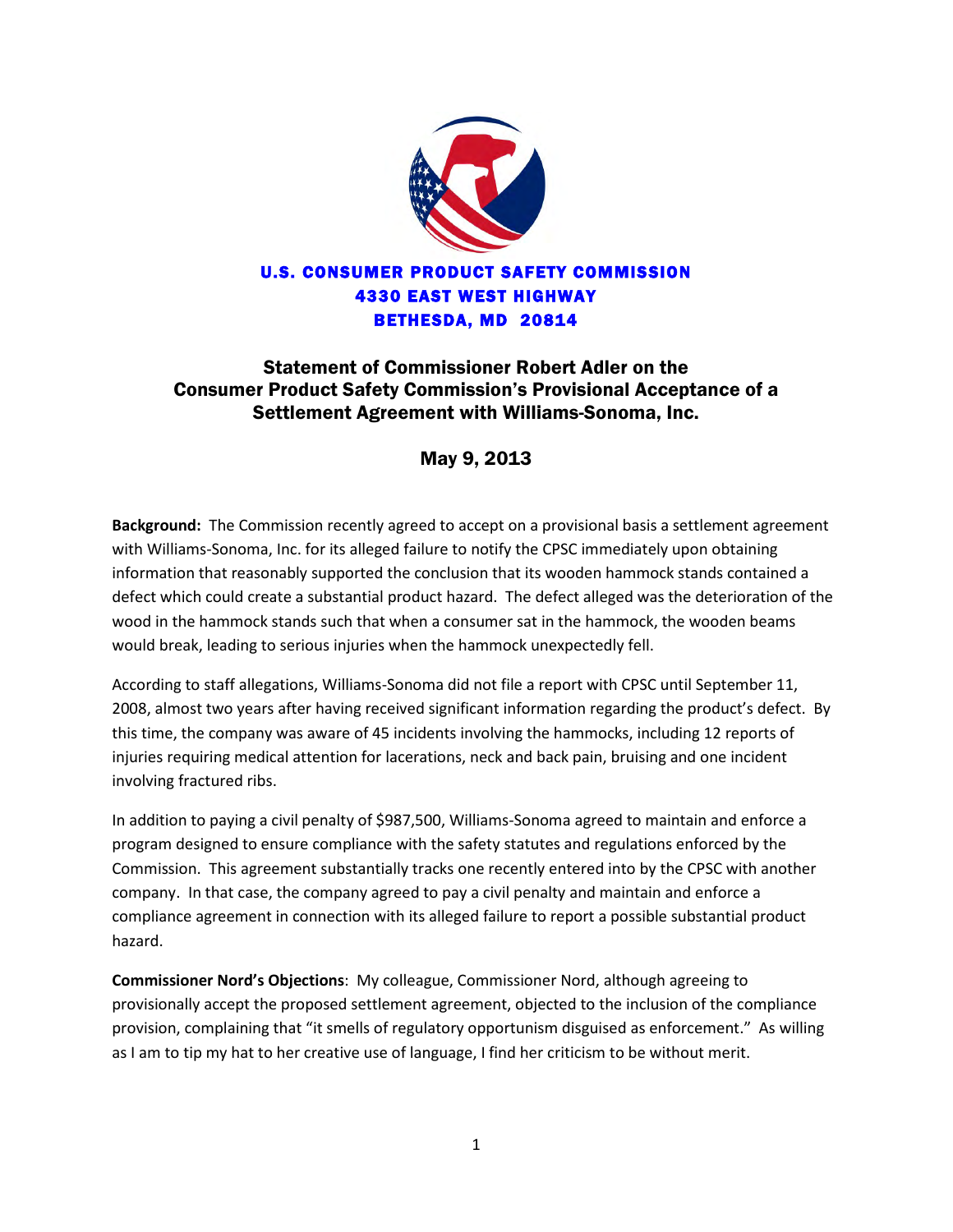My colleague's specific complaints are two: (1) the Commission's insistence of a compliance provision in a settlement agreement "inserts" the Commission into the company's operations in a manner that violates the notion that the punishment should fit the crime and (2) the fact that Williams-Sonoma had prior voluntary recalls that did not include findings of defect or regulatory violations somehow means that the Commission could not justify a compliance program based on these prior recalls.

**Crime and Punishment**: With respect to my colleague's first complaint, I strongly disagree. The compliance provision is neither "punishment" nor is it in any way inappropriate. In this case, the Commission noted that the company had undertaken eighteen voluntary recalls in the past five years<sup>[1](#page-1-0)</sup> and concluded that it would be in the public's – and I would argue, the company's – best interest to lay out a specific set of criteria for the company to follow in its future production and sales. In fact, at its heart, this agreement is nothing more than an affirmation of the company's commitment to follow the law.

Far from viewing this settlement as punishment, I view it as the Commission and the company mutually agreeing to a set of reasonable measures designed to lead to safer products and fewer recalls in the future. Indeed, I suspect that the reason that companies agree to such language is their sense that any conscientious, responsible firm should follow such procedures in their approach to compliance. And to the extent that their past practices might have fallen short of these goals, they are eager to demonstrate that their future approach will be one of strict adherence to such provisions.

Moreover, I would draw my colleague's attention to paragraph 25 of the settlement agreement wherein the company represents that the agreement is "freely and voluntarily entered into, without any degree of duress or compulsion whatsoever." I further note that the company was represented by experienced and sophisticated counsel. So, if my colleague is correct that the Commission somehow overreached, it did so with a willing and well-represented partner.

My colleague's objection would have more force if she had any legal basis or precedent, other than her personal distaste, for rejecting the compliance provision outlined in the agreement. There is, of course, no such basis since this agreement easily falls within the Commission's legal authority – and even more easily within sound public policy. In fact, one might argue that her approach, if followed, would simply constitute a self-imposed tying of the Commission's hands for no good reason. Why the CPSC should unilaterally limit its remedial discretion in the face of a demonstrated need to protect the public escapes me.

**Voluntary Recall Agreements**: My strongest objection to my colleague's statement revolves around her insistence that the Commission could not take prior voluntary recalls into account in seeking a settlement agreement. She claims that since the recalls did not involve findings of defect or regulatory violations, the Commission must somehow ignore them in crafting any agreement with the company.

 $\overline{\phantom{a}}$ 

<span id="page-1-0"></span> $1$  I certainly understand that larger companies are likely to have more recalls than smaller companies, and I have considered that in my assessment of the cases before me. Of course, what also matters is the nature of the violations and the level of commitment demonstrated by the companies with respect to their compliance with CPSC regulations.